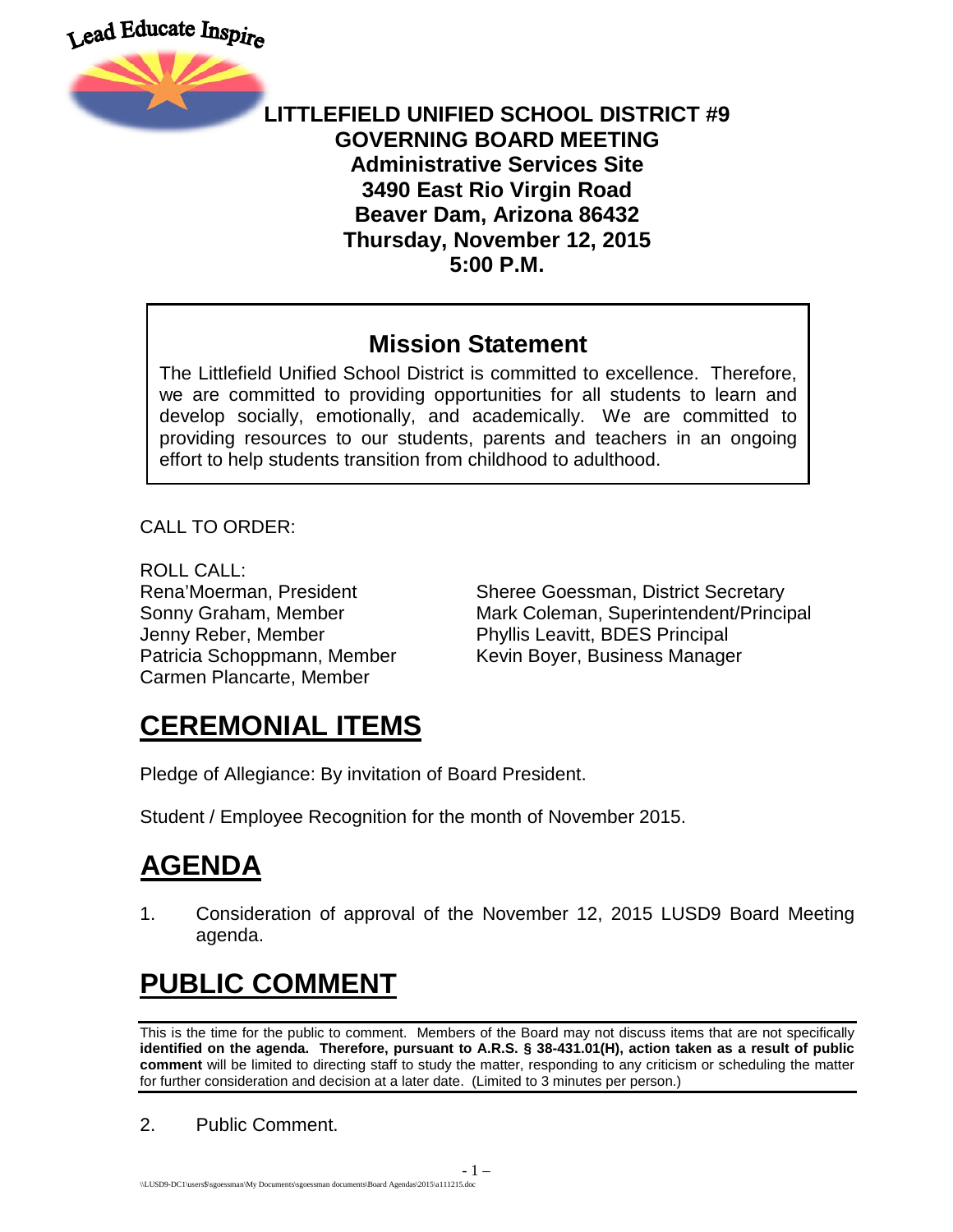

### **INFORMATION AND DISCUSSION:**

- 3. Mr. Boyer, Business Manager.
	- a. Student Activity Account Balance.
	- b. Budget Update.
	- c. Elementary Hot Water Heater.
	- d. AASBO Statement on Inflation Funding Lawsuit Settlement. Possible Impact to LUSD #9.
- 4. Mr. Coleman, Superintendent/Principal
	- a. School Update.
- 5. Mrs. Phyllis Leavitt, Elementary Principal. a. School Update.
- 6. Board Reports.
- 7. Discussion regarding Governing Board Self Evaluation.

# **CONSENT AGENDA**

Approval of Routine Orders of Business. Documentation concerning the matters on the Consent Agenda may be reviewed at the Littlefield Unified School District Office, located at 3490 East Rio Virgin Road, Beaver Dam, Arizona. Any Board Member may request an item be pulled off the agenda for further discussion.

- 8. Consideration of approval of the October 8, 2015 Regular Board Meeting Minutes.
- 9. Consideration of approval of Vouchers:
	- a. LUSD9 Payroll Vouchers: 8/8016, 9/9016, and 10/2016.
	- b. LUSD9 Vouchers: 1009, 1010, and 1011.

(Members of the public may view the content of the vouchers 24 hours prior to the board meeting in the district office.)

10. Consideration of approval of FY 2015/2016 Substitute List Ratification as per the attached list, including the following:

| <b>Name</b>        | <b>Position</b>    | <b>Effective</b><br>Date |
|--------------------|--------------------|--------------------------|
| Meredith Bowman    | Substitute Teacher | 11/02/2015               |
| Marianne Johnstone | Substitute Aide    | 10/21/2015               |

11. Consideration of the following staff resignations/terminations:

| <b>Name</b> | <b>Position Location</b> | ∟ast Day |
|-------------|--------------------------|----------|
|             |                          |          |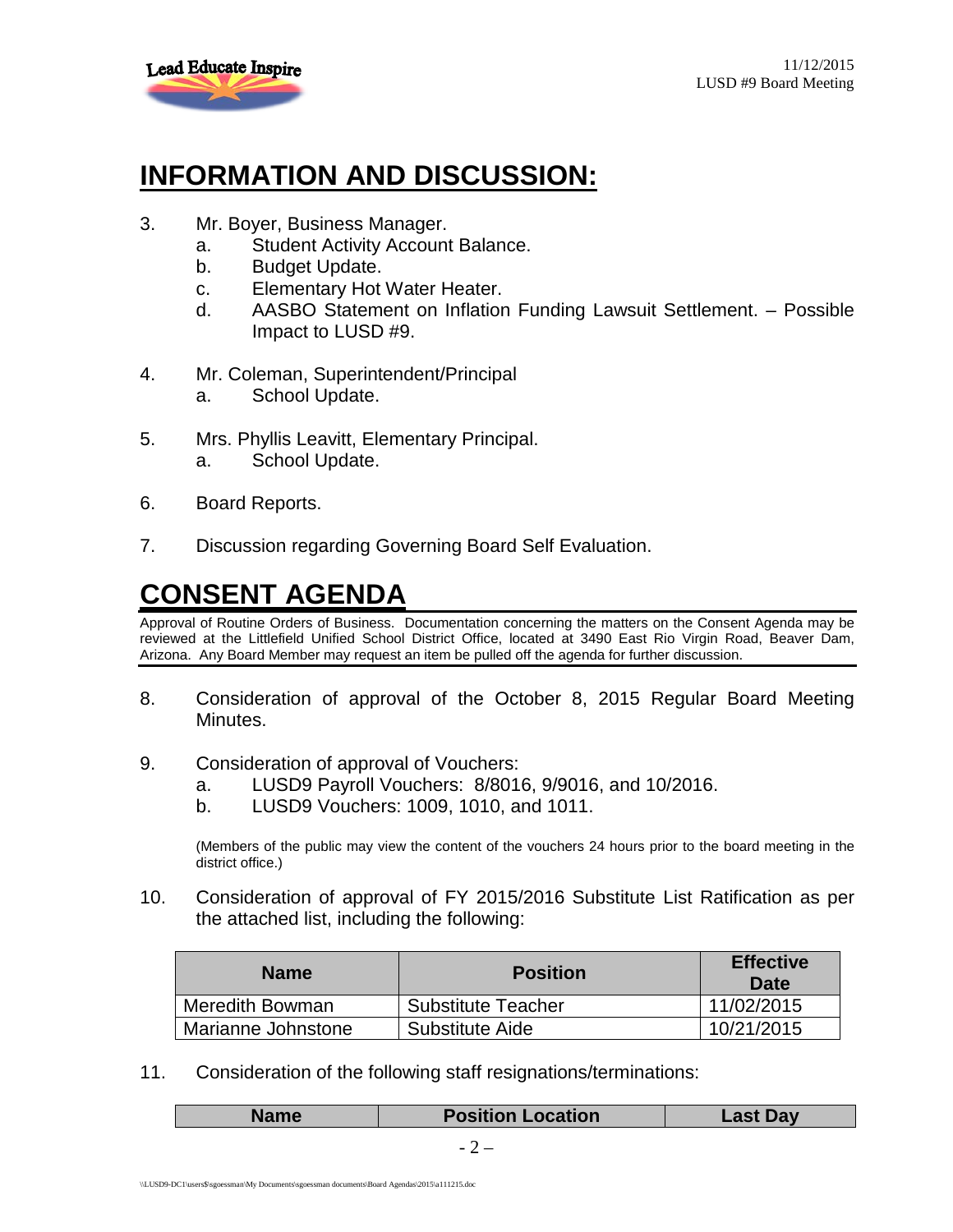

| Edwina Jauregui        | <b>Food Service Worker</b> | 10/23/2015 |
|------------------------|----------------------------|------------|
| <b>Randall Parsons</b> | Custodian                  | 11/03/2015 |

#### **ACTION ITEMS AND/OR DISCUSSION**

- 12. Consideration of revisions to the 2015-2016 School Calendar.
- 13. Consideration of approval of purchase of a new school bus and approval of financing terms and conditions.
- 14. Discussion and possible action regarding the use of the new school bus for the Senior Trip.
- 15. Discussion and possible action regarding changing the Governing Board Meeting start times.
- 16. Discussion and action on Annual Financial Report for FY 2016.
- 17. Consideration of approval of Pay for Performance (301 Funds).
- 18. Consideration of approval of Water User Agreement with ADOT.
- 19. Discussion and possible action regarding Superintendent's Evaluation. (Policy #C-0600) \*The Board may vote to discuss this item in Executive Session pursuant to ARS § 38-431.03 (A)(1).
- 20. Discussion and possible action regarding the administrative structure of LUSD #9.
- 21. Agenda items for December 10, 2015.

#### **INFORMATION ITEMS**

- 22. News articles about the schools.
- 23. Budget Report.

#### **EXECUTIVE SESSION**

The Board may move to discuss items in an Executive Session pursuant to ARS §38-431.01 (A)(1), (3) and (4), which authorizes discussion and consideration of employment, assignment, appointment, promotion, dismissal, salaries, disciplining or resignation of a public officer, appointee or employee of the District.

1. Motion to adjourn to executive session.